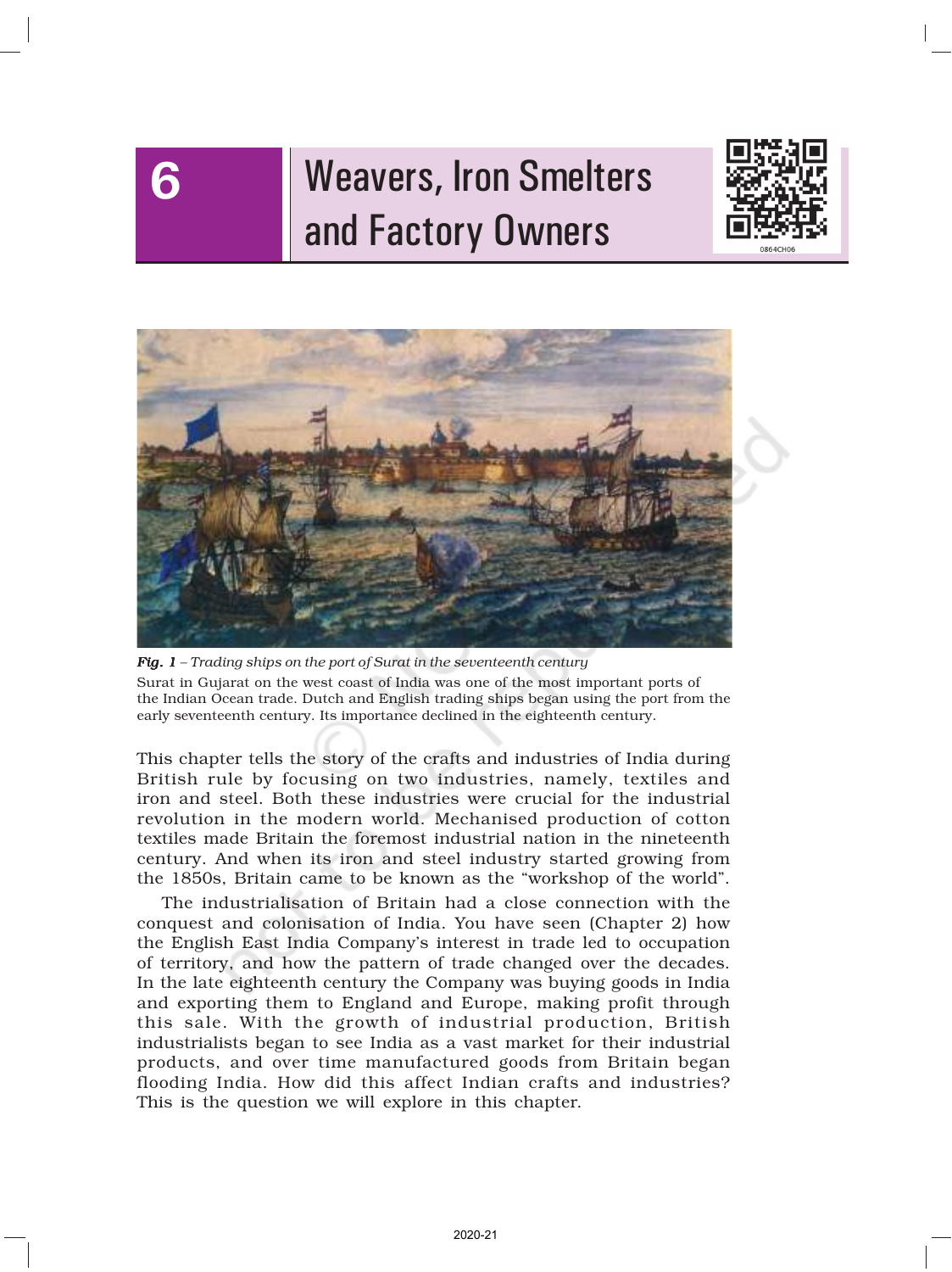# Indian Textiles and the World Market



*Fig. 2 –* Patola *weave, mid-nineteenth century Patola* was woven in Surat, Ahmedabad and Patan. Highly valued in Indonesia, it became part of the local weaving

tradition there.

Let us first look at textile production.

Around 1750, before the British conquered Bengal, India was by far the world's largest producer of cotton textiles. Indian textiles had long been renowned both for their fine quality and exquisite craftsmanship. They were extensively traded in Southeast Asia (Java, Sumatra and Penang) and West and Central Asia. From the sixteenth century European trading companies began buying Indian textiles for sale in Europe. Memories of this flourishing trade and the craftsmanship of Indian weavers is preserved in many words still current in English and other languages. It

is interesting to trace the origin of such words, and see what they tell us.

### Words tell us histories

European traders first encountered fine cotton cloth from India carried by Arab merchants in Mosul in present-day Iraq. So they began referring to all finely woven textiles as "muslin" – a word that acquired wide currency. When the Portuguese first came to India in search of spices they landed in Calicut on the Kerala coast in south-west India. The cotton textiles which they took back to Europe, along with the spices, came to be called "calico" (derived from Calicut), and subsequently calico became the general name for all cotton textiles.

There are many other words which point to the popularity of Indian textiles in Western markets. In Fig. 3 you can see a page of an order book that the English East India Company sent to its representatives in Calcutta in 1730.

The order that year was for 5,89,000 pieces of cloth. Browsing through the order book you would have seen a list of 98 varieties of cotton and silk cloths. These were known by their common name in the European trade as piece goods – usually woven cloth pieces that were 20 yards long and 1 yard wide.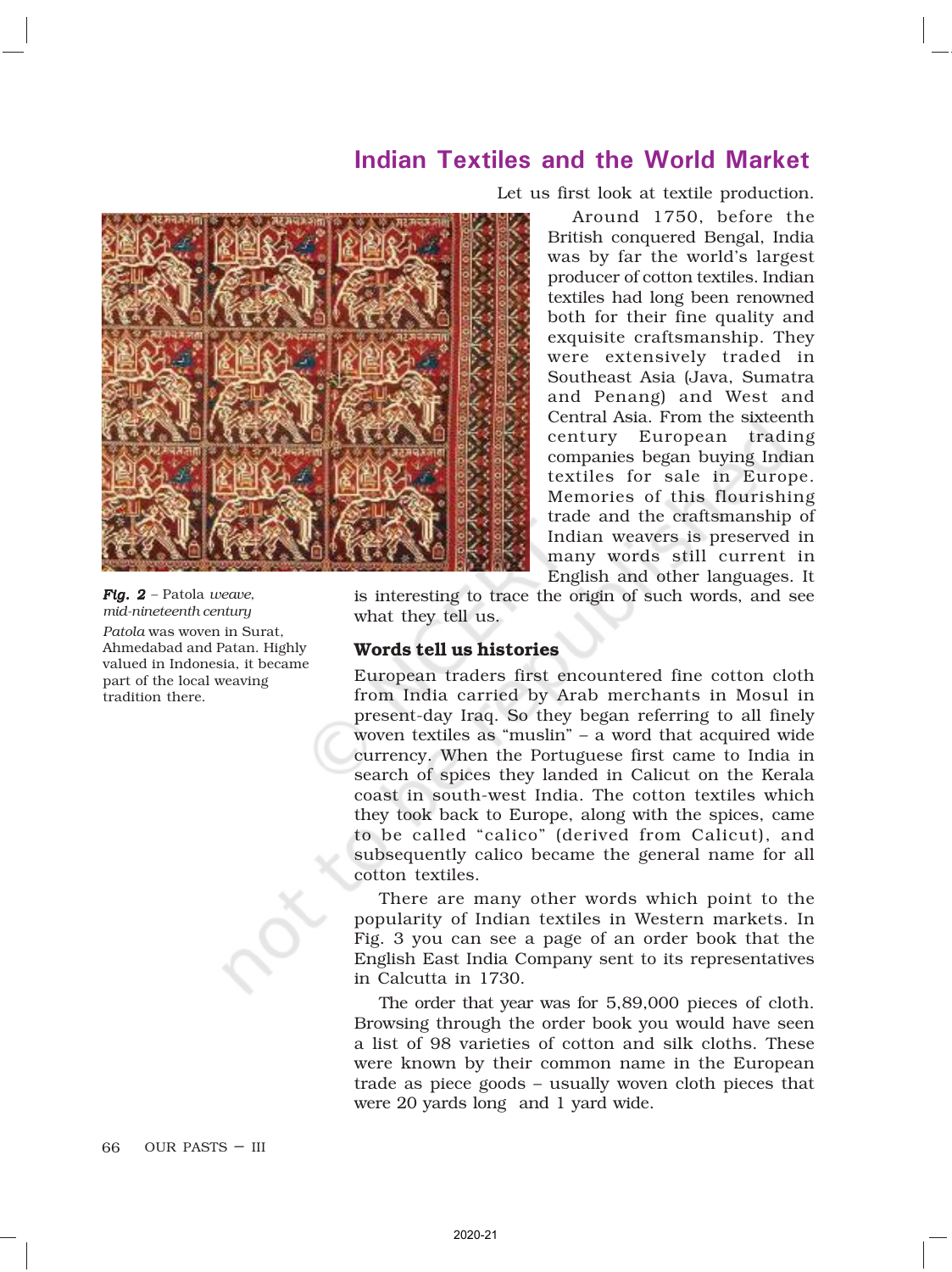| Lut of Goods to be Provided in the Bay of<br>Bengall for the Ings going out in the Year 1730. |
|-----------------------------------------------------------------------------------------------|

|                                   |                                                               | <b>USINAV</b> | w.            |
|-----------------------------------|---------------------------------------------------------------|---------------|---------------|
|                                   | - Ideality of two Press, Six thousand Little                  | <b>COLU</b>   | 72 E E        |
|                                   | Dello  Fire mith Gold Sheet, There thousand                   | 3800          | <b>Firest</b> |
|                                   | Alleballits for Seites Sin hunders                            | <b>Add</b>    | $630^{\circ}$ |
|                                   | Baftars of low Princ Sightien Yurk long , by thousand         | texe          | 1875          |
|                                   | polite  way fine nath Gold Tuads, Sifteen hundred             | 1500          | 624           |
|                                   | Settle Jugilea, of Trades Yards long such as receive by the   |               |               |
|                                   | Meatheric An Hansanie                                         | woor          | 3621          |
|                                   | Barrilarvotst er valla ili Hodav av by the byla Six thensond  | <b>PANY</b>   | $-77 -$       |
|                                   | värtedarrets very god), nuls är the Sina Bale by the Hratheat |               |               |
|                                   |                                                               | юес           | 483           |
|                                   |                                                               | <b>MAGE</b>   | $A/\theta$    |
|                                   | Artilars  of the same goodness as the finant that came by     |               |               |
|                                   | the Meatherte Phone thousand Committee                        | <b>MRAT</b>   | 756           |
|                                   | Showtan of the last Bree Set as by the Heatherte, Sour        |               |               |
|                                   | Monnaco de                                                    | Anno          | 1011          |
| iversets                          | The Bauean                                                    | PEACH         | 880           |
|                                   | Thints Dichut as directed last year, sheety therean and       |               |               |
|                                   | that Trenty theurahe of them be glazed and the                |               |               |
|                                   | following chink in properties                                 | <b>NOON</b>   | 12000         |
|                                   | Difte Copumbicant von themaño                                 | telever       | 署理            |
|                                   | Dello Calculla as Orders last spat, ha thousant?              | <b>DOM:</b>   | $1 - 3$       |
|                                   | Outlannus allays Main, well lovers and good vanity of         |               |               |
|                                   | Annes and Coleus, One Rounded                                 | ww            | 700           |
| Villo.                            | Angre and Moreire Alon will Geveric Sure humerly              | 500           | 500           |
| coparci.                          | Fire, yard and half bread with Gold heads, at                 |               |               |
|                                   | load as good as than by the Houtheate, Sour                   |               |               |
|                                   | theaventhe                                                    |               | haw you       |
| <i><b><i><u>Ailte</u></i></b></i> | of an inferiour Set better than the Bleatherty.               |               |               |
|                                   |                                                               | bece          | ecco          |
| Dello                             | Dim, Yard and three coghithe broad roith Gold                 |               |               |
|                                   | head, better than the Swathcott Shoo theman!).                | <b>Zovert</b> | $-1000$       |
|                                   | Dillo  of an inferiour Seit The thousand                      |               | Seed Alm      |
|                                   | Fille Orua York and righth to Yark and their subcentive       |               |               |
|                                   | Prest, of him there and contact the con-                      | town          | 1275          |
| $P$ illo                          | Spire broad of the Course Press Light thousand.               | <b>Body</b>   | 444           |
|                                   | Lillo Chartport, Yaid Good as by the Steatheate, Sico Maux.   | vovo          | 4000          |
| Ditto                             | of the same Schnick of a lever Sort Store thousand            | 2000          | 7368          |
|                                   | <b>CALIFORNIA CONTRO</b>                                      |               |               |

Now look at the names of the different varieties of cloth in the book. Amongst the pieces ordered in bulk were printed cotton cloths called chintz, *cossaes* (or *khassa)* and *bandanna.* Do you know where the English term chintz comes from? It is derived from the Hindi word *chhint*, a cloth with small and colourful flowery designs. From the 1680s there started a craze for printed Indian cotton textiles in England and Europe mainly for their exquisite floral designs, fine texture and relative cheapness. Rich people of England including the Queen herself wore clothes of Indian fabric.

Similarly, the word *bandanna* now refers to any brightly coloured and printed scarf for the neck or head. Originally, the term derived from the word

#### *Fig. 3 – A page from an order book of the East India Company, 1730*

 $\frac{1}{2}$ 宮号  $A<sup>3</sup>$  $1.5$ 13% 21.45  $17.5$  $7^{5}$  $1.55$ r B x  $63$  $2.5$ 

> 70% k4 Á 'nМ ø

to **VA** 

ŵ a ay h üв ø

Notice how each item in the order book was carefully priced in London. These orders had to be placed two years in advance because this was the time required to send orders to India, get the specific cloths woven and shipped to Britain. Once the cloth pieces arrived in London they were put up for auction and sold.



*Fig. 4 –* Jamdani *weave, early twentieth century*

*Jamdani* is a fine muslin on which decorative motifs are woven on the loom, typically in grey and white. Often a mixture of cotton and gold thread was used, as in the cloth in this picture. The most important centres of *jamdani* weaving were Dacca in Bengal and Lucknow in the United Provinces.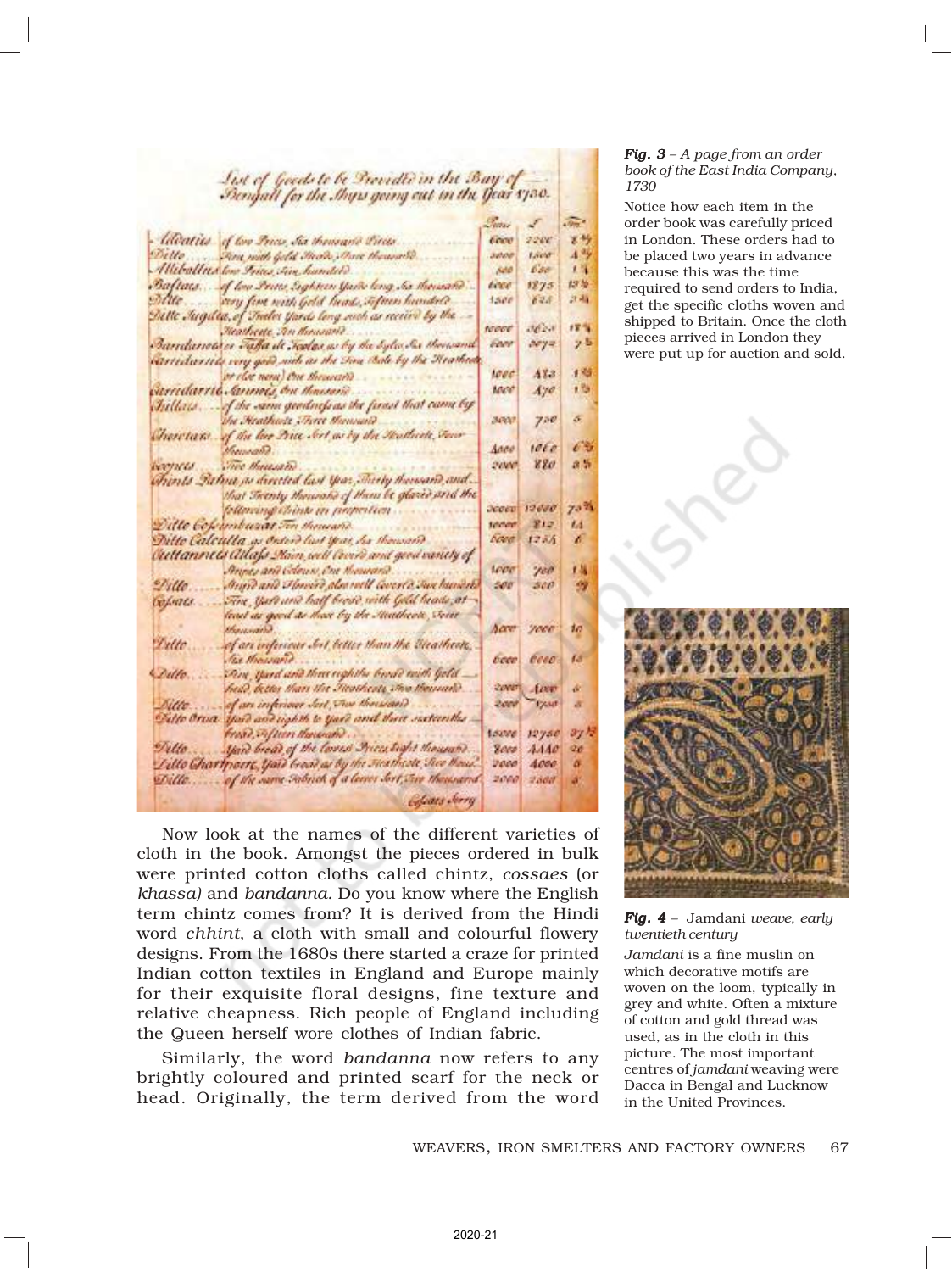

*Fig. 5 – Printed design on fine cloth (chintz) produced in Masulipatnam, Andhra Pradesh, mid-nineteenth century* This is a fine example of the type of chintz produced for export to Iran and Europe.

"*bandhna*" (Hindi for tying), and referred to a variety of brightly coloured cloth produced through a method of tying and dying.

There were other cloths in the order book that were noted by their place of origin: Kasimbazar, Patna, Calcutta, Orissa, Charpoore. The widespread use of such words shows how popular Indian textiles had become in different parts of the world.



*Fig. 6 – Bandanna design, early twentieth century*

Notice the line that runs through the middle. Do you know why? In this *odhni*, two tie-and-dye silk pieces are seamed together with gold thread embroidery. Bandanna patterns were mostly produced in Rajasthan and Gujarat.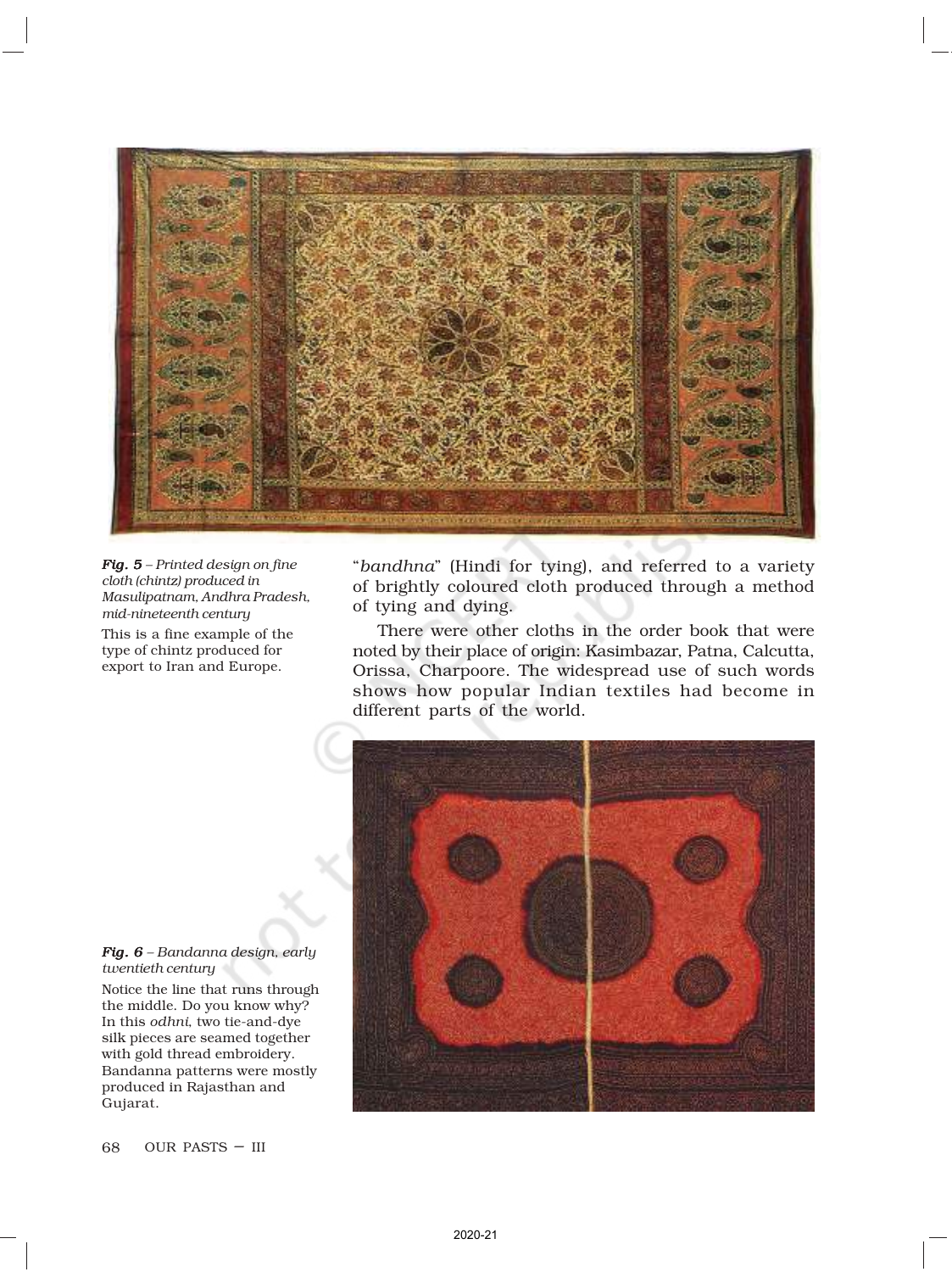### Indian textiles in European markets

By the early eighteenth century, worried by the popularity of Indian textiles, wool and silk makers in England began protesting against the import of Indian cotton textiles. In 1720, the British government enacted a legislation banning the use of printed cotton textiles – chintz *–* in England. Interestingly, this Act was known as the Calico Act.

At this time textile industries had just begun to develop in England. Unable to compete with Indian textiles, English producers wanted a secure market within the country by preventing the entry of Indian textiles. The first to grow under government protection was the calico printing industry. Indian designs were now imitated and printed in England on white muslin or plain unbleached Indian cloth.

Competition with Indian textiles also led to a search for technological innovation in England. In 1764, the spinning jenny was invented by John Kaye which increased the productivity of the traditional spindles. The invention of the steam engine by Richard Arkwright in 1786 revolutionised cotton textile weaving. Cloth could now be woven in immense quantities and cheaply too.

However, Indian textiles continued to dominate world trade till the end of the eighteenth century. European trading companies – the Dutch, the French and the English – made enormous profits out of this flourishing trade. These companies purchased cotton and silk textiles in India by importing silver. But as you know (Chapter 2), when the English East India Company gained political power in Bengal, it no longer had to import precious metal to buy Indian goods. Instead, they collected revenues from peasants and zamindars in India, and used this revenue to buy Indian textiles.

#### **Activity**  $\overline{\blacktriangleright}$

Why do you think the Act was called the Calico Act? What does the name tell us about the kind of textiles the Act wanted to ban?

### Spinning Jenny – A

machine by which a single worker could operate several spindles on to which thread was spun. When the wheel was turned all the spindles rotated.

*Fig. 7 – A sea view of the Dutch settlement in Cochin, seventeenth century*

As European trade expanded, trading settlements were established at various ports. The Dutch settlements in Cochin came up in the seventeenth century. Notice the fortification around the settlement.



69 WEAVERS, IRON SMELTERS AND FACTORY OWNERS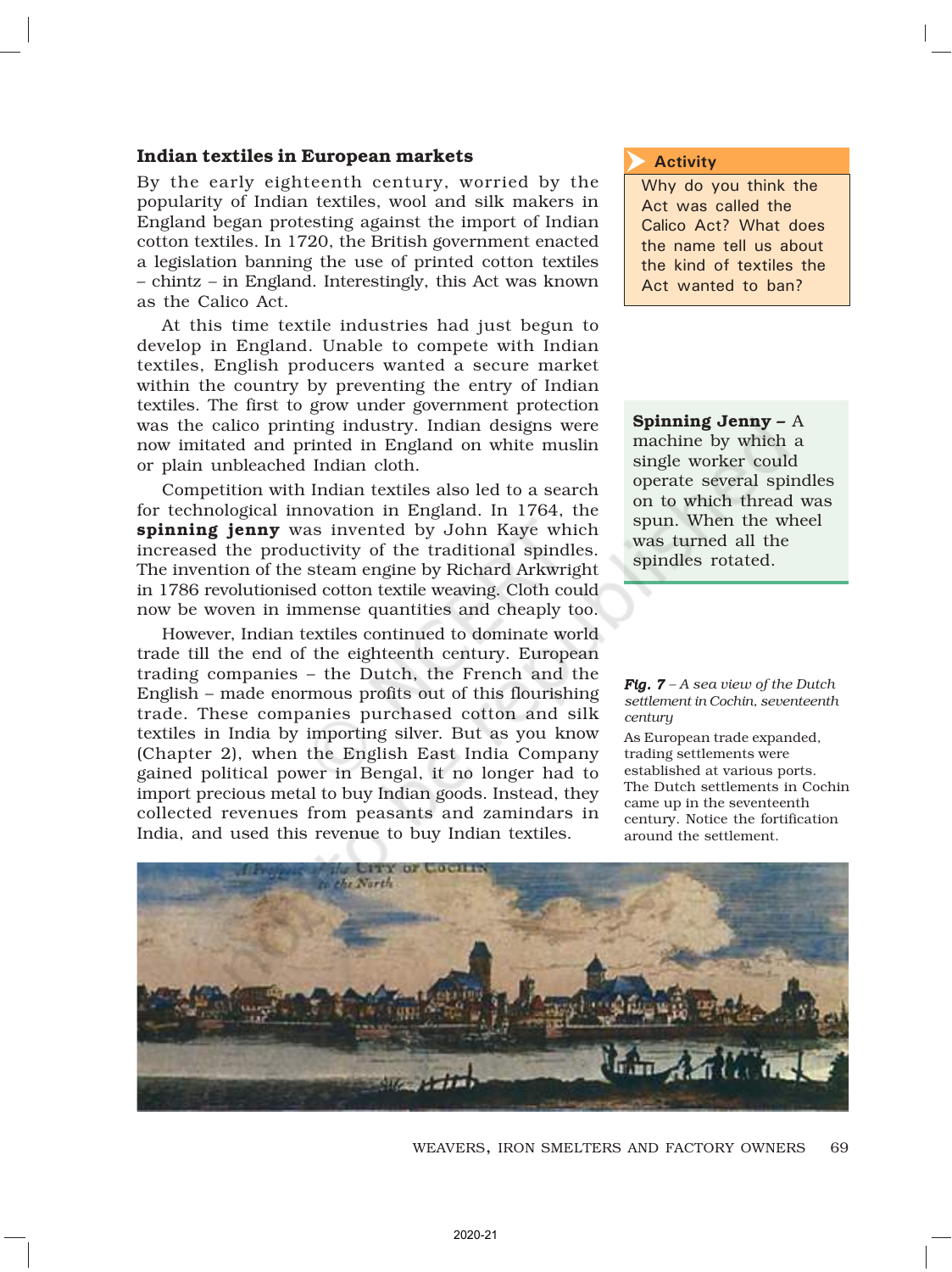

### *Fig. 8 – Weaving centres: 1500-1750*

If you look at the map you will notice that textile production was concentrated in four regions in the early nineteenth century. Bengal was one of the most important centres. Located along the numerous rivers in the delta, the production centres in Bengal could easily transport goods to distant places. Do not forget that in the early nineteenth century railways had not developed and roads were only just beginning to be laid on an extensive scale.

Dacca in Eastern Bengal (now Bangladesh) was the foremost textile centre in the eighteenth century. It was famous for its *mulmul* and *jamdani* weaving*.*

If you look at the southern part of India in the map you will see a second cluster of cotton weaving centres along the Coromandel coast stretching from Madras to northern Andhra Pradesh. On the western coast there were important weaving centres in Gujarat.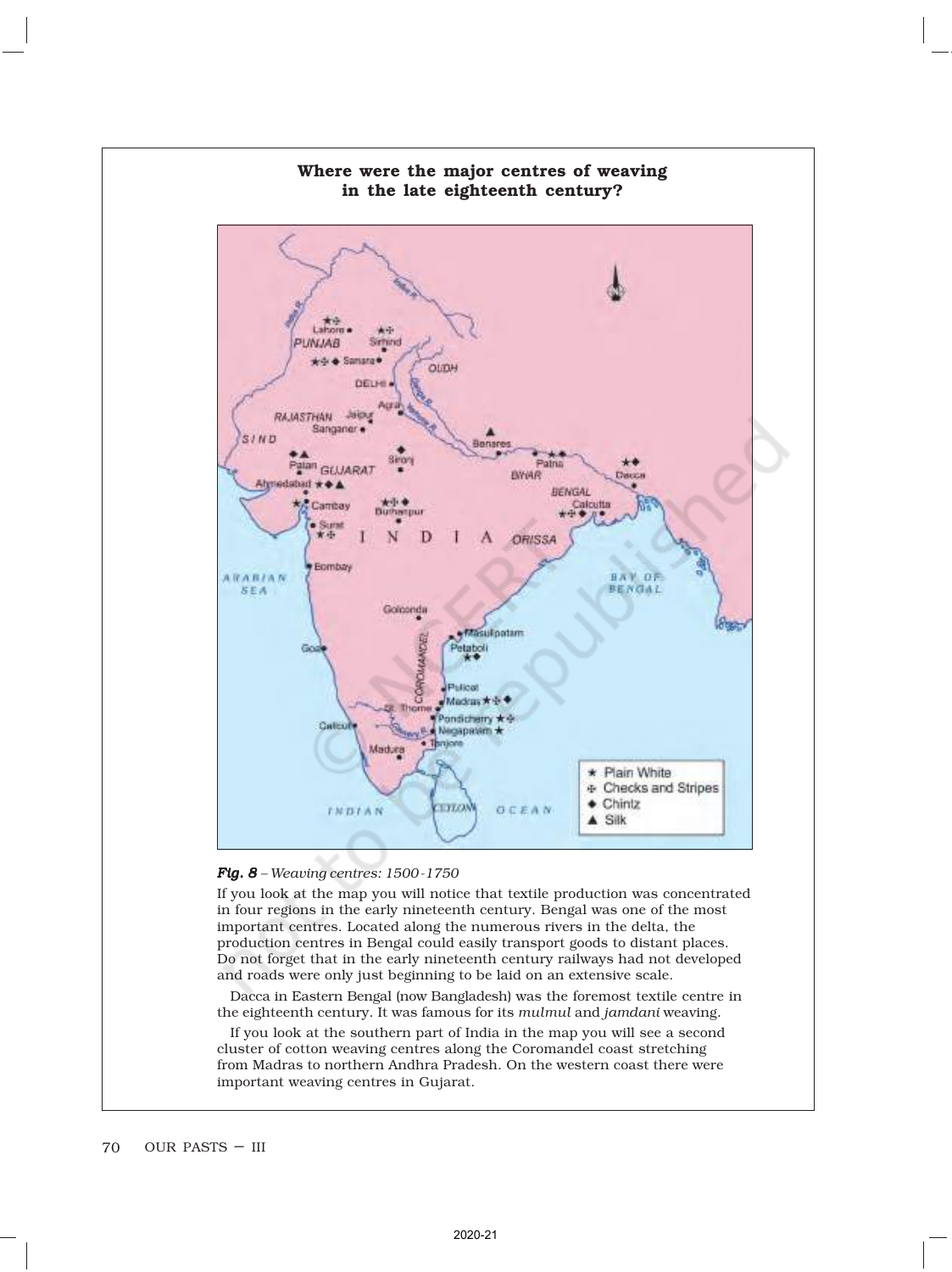### Who were the weavers?

Weavers often belonged to communities that specialised in weaving. Their skills were passed on from one generation to the next. The *tanti* weavers of Bengal, the *julahas* or *momin* weavers of north India, *sale* and *kaikollar* and *devangs* of south India are some of the communities famous for weaving.

The first stage of production was spinning – a work done mostly by women. The *charkha* and the *takli* were household spinning instruments. The thread was spun on the *charkha* and rolled on the *takli*. When the spinning was over the thread was woven into cloth by the weaver. In most communities weaving was a task done by men. For coloured textiles, the thread was dyed by the dyer, known as *rangrez*. For printed cloth the weavers needed the help of specialist block printers known as *chhipigars*. Handloom weaving and the occupations associated with it provided livelihood for millions of Indians.

### The decline of Indian textiles

The development of cotton industries in Britain affected textile producers in India in several ways. First: Indian textiles now had to compete with British textiles in the European and American markets. Second: exporting textiles to England also became increasingly difficult since very high duties were imposed on Indian textiles imported into Britain.

By the beginning of the nineteenth century, Englishmade cotton textiles successfully ousted Indian goods from their traditional markets in Africa, America and Europe. Thousands of weavers in India were now thrown out of employment. Bengal weavers were the worst hit. English and European companies stopped buying Indian goods and their agents no longer gave out



*Fig. 9 – A* tanti *weaver of Bengal, painted by the Belgian painter Solvyns in the 1790s* The *tanti* weaver here is at work in the pit loom. Do you know what a pit loom is?

**Aurang** – A Persian term for a warehouse – a place where goods are collected before being sold; also refers to a workshop

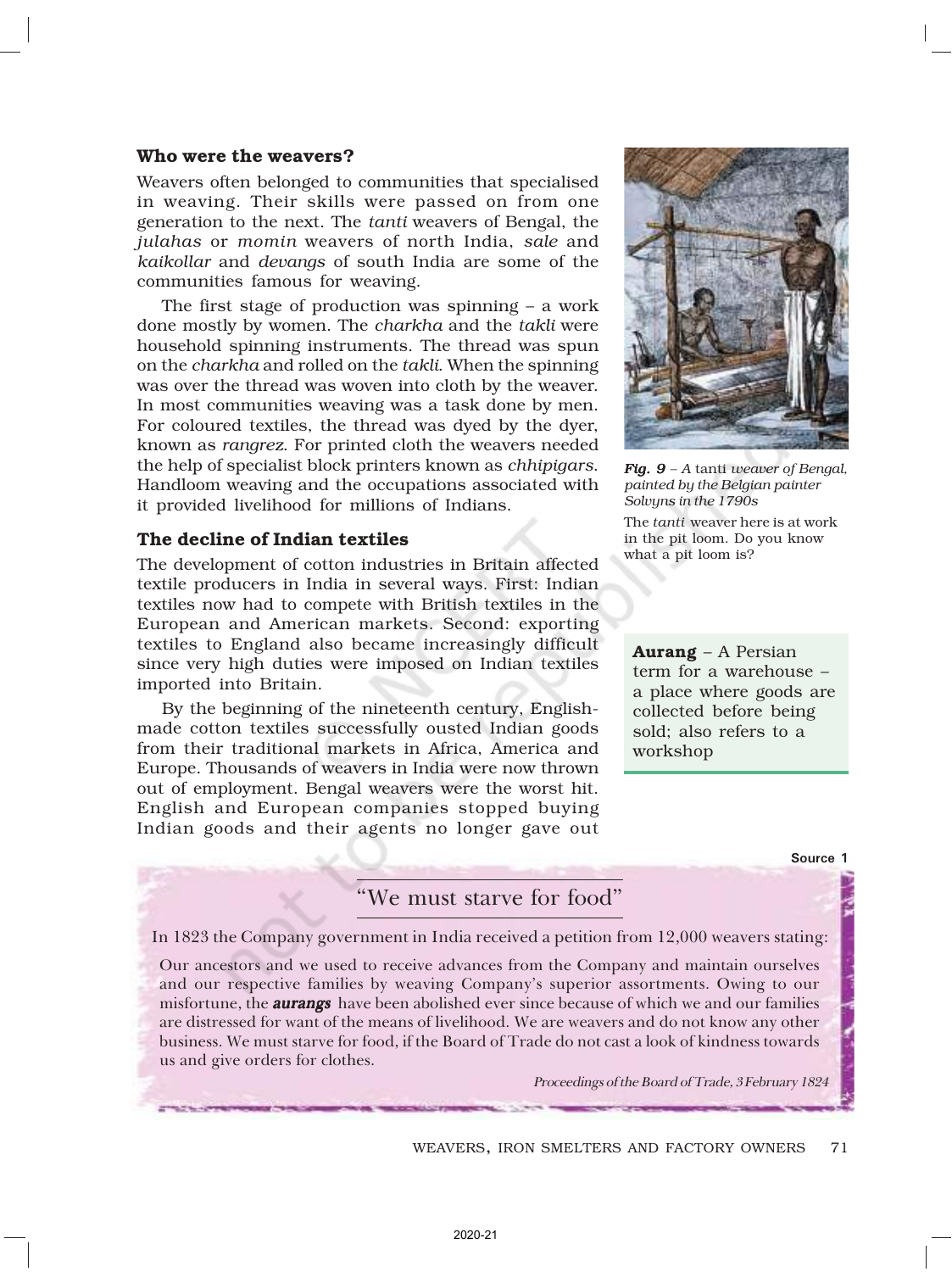Source 2

# "Please publish this in your paper"

One widowed spinner wrote in 1828 to a Bengali newspaper, Samachar Darpan, detailing her plight:

To the Editor, Samachar,

I am a spinner. After having suffered a great deal, I am writing this letter. Please publish this in your paper ... When my age was … 22, I became a widow with three daughters. My husband left nothing at the time of his death … I sold my jewellery for his shraddha ceremony. When we were on the verge of starvation God showed me a way by which we could save ourselves. I began to spin on takli and *charkha* ...

The weavers used to visit our houses and buy the *charkha* yarn at three tolas per rupee. Whatever amount I wanted as advance from the weavers, I could get for the asking. This saved us from cares about food and cloth. In a few years' time I got together … Rs. 28. With this I married one daughter. And in the same way all three daughters ...

Now for 3 years, we two women, mother-in-law and me, are in want of food. The weavers do not call at the house for buying yarn. Not only this, if the yarn is sent to market it is still not sold even at one-fourth the old prices.

I do not know how it happened. I asked many about it. They say that Bilati 2 yarn is being imported on a large scale. The weavers buy that yarn and weave … People cannot use the cloth out of this yarn even for two months; it rots away.

**THE REPORT OF A REPORT OF A REPORT OF A REPORT OF A REPORT OF A REPORT OF A REPORT OF A REPORT OF A REPORT OF A** 

A representation from a suffering spinner

advances to weavers to secure supplies. Distressed weavers wrote petitions to the government to help them.

But worse was still to come. By the 1830s British cotton cloth flooded Indian markets. In fact, by the 1880s two-thirds of all the cotton clothes worn by Indians were made of cloth produced in Britain. This affected not only specialist weavers but also spinners. Thousands of rural women who made a living by spinning cotton thread were rendered jobless.

Handloom weaving did not completely die in India. This was because some types of cloths could not be supplied by machines. How could machines produce saris with intricate borders or cloths with traditional woven patterns? These had a wide demand not only amongst the rich but also amongst the middle classes. Nor did the textile manufacturers in Britain produce the very coarse cloths used by the poor people in India.

#### **Activity**  $\overline{\blacktriangleright}$

Read Sources 1 and 2. What reasons do the petition writers give for their condition of starvation?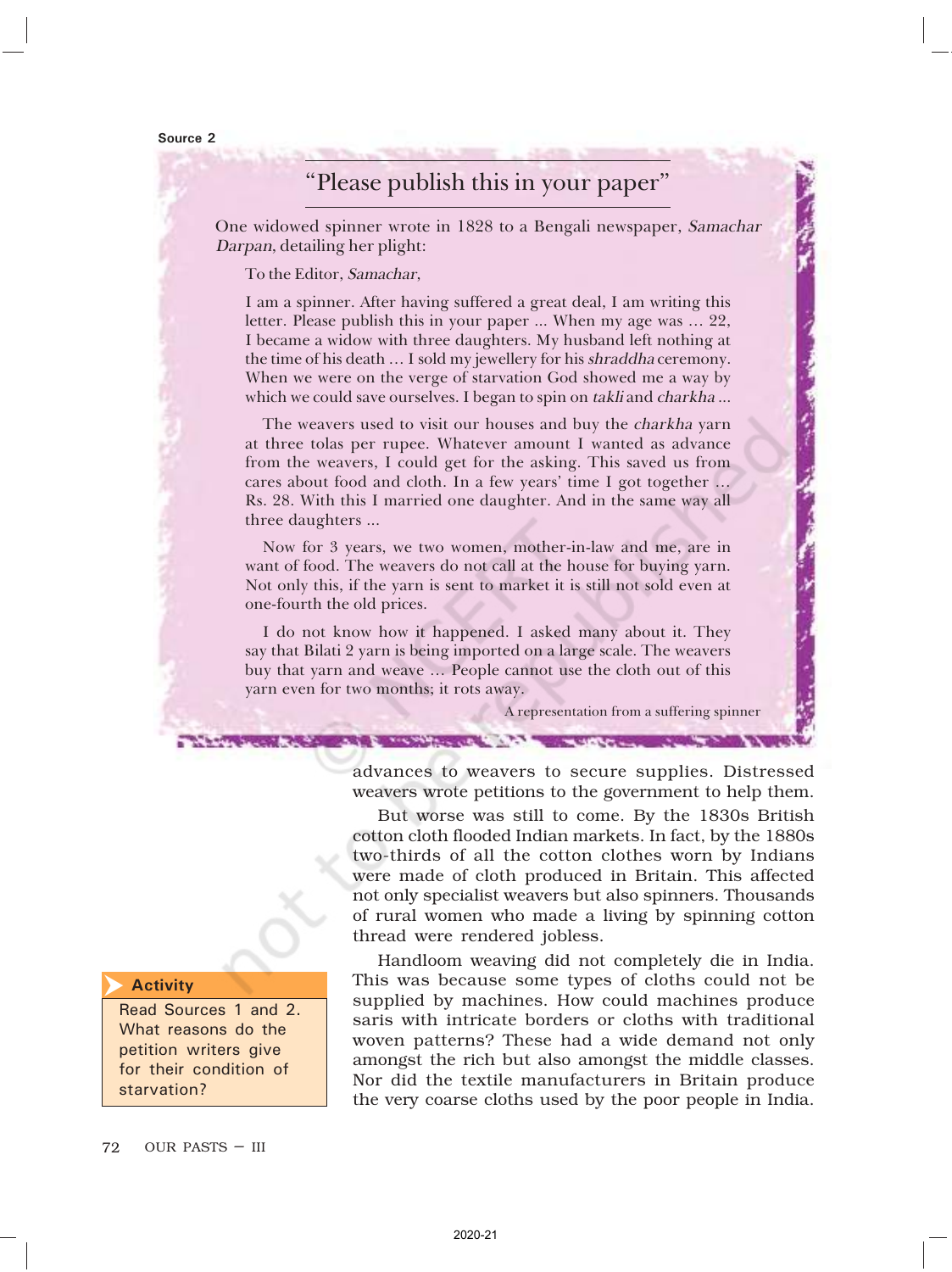You must have heard of Sholapur in western India and Madura in South India. These towns emerged as important new centres of weaving in the late nineteenth century. Later, during the national movement, Mahatma Gandhi urged people to boycott imported textiles and use hand-spun and handwoven cloth. *Khadi* gradually became a symbol of nationalism. The *charkha* came to represent India, and it was put at the centre of the tricolour flag of the Indian National Congress adopted in 1931.

What happened to the weavers and spinners who lost their livelihood? Many weavers became agricultural labourers. Some migrated to cities in search of work, and yet others went out of the country to work in plantations in Africa and South America. Some of these handloom weavers also found work in the new cotton mills that were established in Bombay (now Mumbai), Ahmedabad, Sholapur, Nagpur and Kanpur.

### Cotton mills come up

The first cotton mill in India was set up as a spinning mill in Bombay in 1854. From the early nineteenth century, Bombay had grown as an important port for the export of raw cotton from India to England and China. It was close to the vast black soil tract of western India where cotton was grown. When the cotton textile mills came up they could get supplies of raw material with ease.



*Fig. 10 – Workers in a cotton factory, circa 1900, photograph by Raja Deen Dayal*

Most workers in the spinning departments were women, while workers in the weaving departments were mostly men.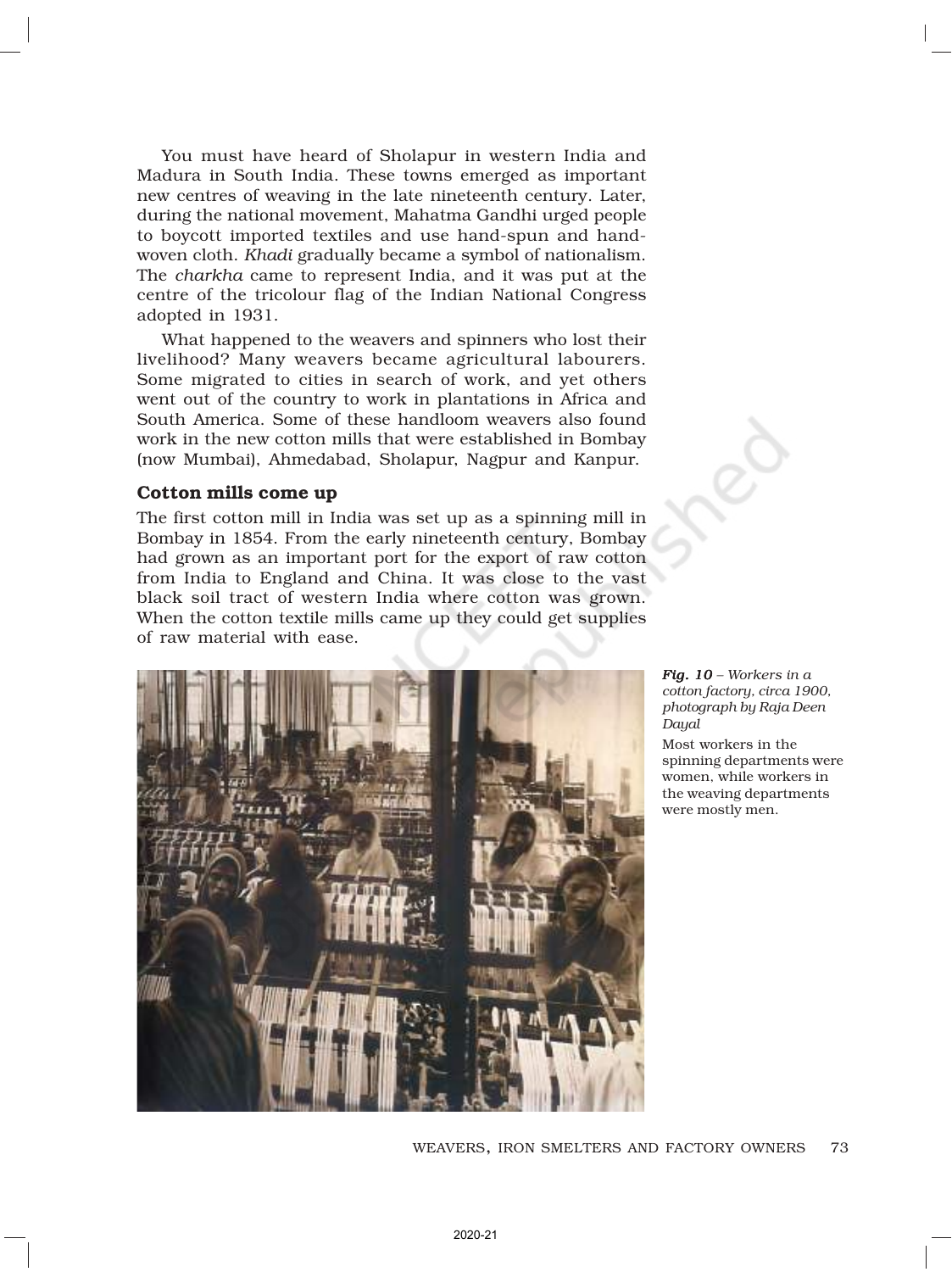Smelting – The process of obtaining a metal from rock (or soil) by heating it to a very high temperature, or of melting objects made from metal in order to use the metal to make something new



*Fig. 11 - Tipu's sword made in the late eighteenth century* Written with gold on the steel handle of Tipu's sword were quotations from the Koran with messages about victories in war. Notice the tiger head towards the bottom of the handle.

By 1900, over 84 mills started operating in Bombay. Many of these were established by Parsi and Gujarati businessmen who had made their money through trade with China.

Mills came up in other cities too. The first mill in Ahmedabad was started in 1861. A year later a mill was established in Kanpur, in the United Provinces. Growth of cotton mills led to a demand for labour. Thousands of poor peasants, artisans and agricultural labourers moved to the cities to work in the mills.

In the first few decades of its existence, the textile factory industry in India faced many problems. It found it difficult to compete with the cheap textiles imported from Britain. In most countries, governments supported industrialisation by imposing heavy duties on imports. This eliminated competition and protected infant industries. The colonial government in India usually refused such protection to local industries. The first major spurt in the development of cotton factory production in India, therefore, was during the First World War when textile imports from Britain declined and Indian factories were called upon to produce cloth for military supplies.

# The sword of Tipu Sultan and Wootz steel

We begin the story of Indian steel and iron metallurgy by recounting the famous story of Tipu Sultan who ruled Mysore till 1799, fought four wars with the British and died fighting with his sword in his hand. Tipu's legendary swords are now part of valuable collections in museums in England. But do you know why the sword was so special? The sword had an incredibly hard and sharp edge that could easily rip through the opponent's armour. This quality of the sword came from a special type of high carbon steel called Wootz which was produced all over south India. Wootz steel when made into swords produced a very sharp edge with a flowing water pattern. This pattern came from very small carbon crystals embedded in the iron.

Francis Buchanan who toured through Mysore in 1800, a year after Tipu Sultan's death, has left us an account of the technique by which Wootz steel was produced in many hundreds of smelting furnaces in Mysore. In these furnaces, iron was mixed with charcoal and put inside small clay pots. Through an intricate control of temperatures the smelters produced steel ingots that were used for sword making not just in India but in West and Central Asia too. Wootz is an anglicised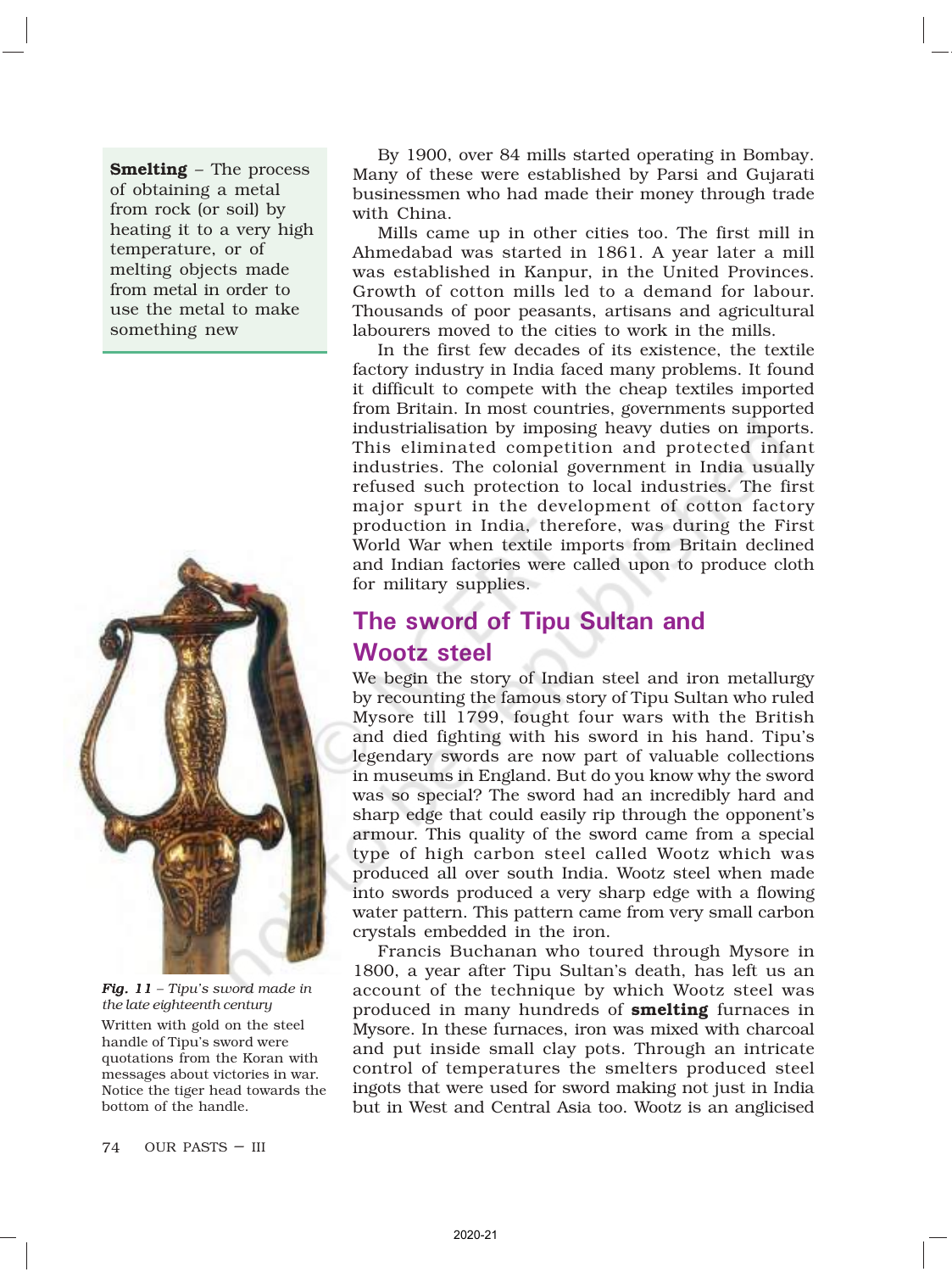version of the Kannada word *ukku,* Telugu *hukku* and Tamil and Malayalam *urukku* – meaning steel.

Indian Wootz steel fascinated European scientists. Michael Faraday, the legendary scientist and discoverer of electricity and electromagnetism, spent four years studying the properties of Indian Wootz (1818-22). However, the Wootz steel making process, which was so widely known in south India, was completely lost by the mid-nineteenth century. Can you guess why this was so? The swords and armour making industry died with the conquest of India by the British and imports of iron and steel from England displaced the iron and steel produced by craftspeople in India.

### Abandoned furnaces in villages

Production of Wootz steel required a highly specialised technique of refining iron. But iron smelting in India was extremely common till the end of the nineteenth century. In Bihar and Central India, in particular, every district had smelters that used local deposits of ore to produce iron which was widely used for the manufacture of implements and tools of daily use. The furnaces were most often built of clay and sun-dried bricks. The smelting was done by men while women worked the bellows, pumping air that kept the charcoal burning.

#### **Activity**  $\overline{\blacktriangleright}$

Why would the iron and steel making industry be affected by the defeat of the nawabs and rajas?

Bellows – A device or equipment that can pump air

*Fig. 12 – Iron smelters of Palamau, Bihar*



75 WEAVERS, IRON SMELTERS AND FACTORY OWNERS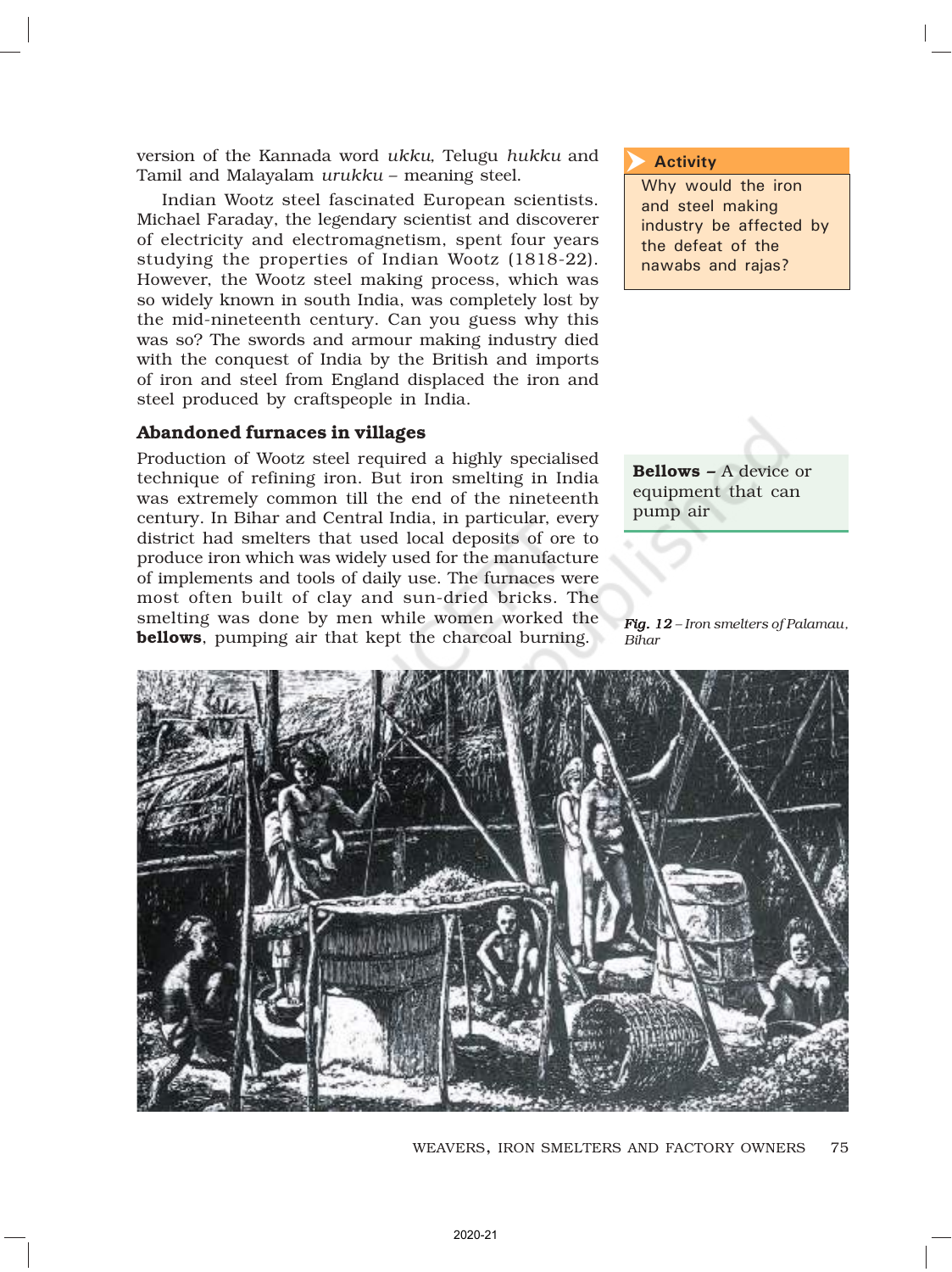

*Fig. 13 – A village in Central India where the Agarias – a community of iron smelters – lived.* Some communities like the Agarias specialised in the craft of iron smelting. In the late nineteenth century a series of famines devastated the dry tracts of India. In Central India, many of the Agaria iron smelters stopped work, deserted their villages and migrated, looking for some other work to survive the hard times. A large number of them never worked their furnaces again.

#### Source 3

# A widespread industry

According to a report of the Geological Survey of India:

Iron smelting was at one time a widespread industry in India and there is hardly a district away from the great alluvial tracts of the Indus, Ganges and Brahmaputra, in which slag heaps are not found. For the primitive iron smelter finds no difficulty in obtaining sufficient supplies of ore from deposits that no European ironmaster would regard as worth his serious consideration.

By the late nineteenth century, however, the craft of iron smelting was in decline. In most villages, furnaces fell into disuse and the amount of iron produced came down. Why was this so?

One reason was the new forest laws that you have read about (Chapter 4). When the colonial government prevented people from entering the reserved forests, how could the iron smelters find wood for charcoal? Where could they get iron ore? Defying forest laws, they often entered the forests secretly and collected wood, but they could not sustain their occupation on this basis for long. Many gave up their craft and looked for other means of livelihood.

In some areas the government did grant access to the forest. But the iron smelters had to pay a very high tax to the forest department for every furnace they used. This reduced their income.

Moreover, by the late nineteenth century iron and steel was being imported from Britain. Ironsmiths in India began using the imported iron to manufacture utensils and implements. This inevitably lowered the demand for iron produced by local smelters.

By the early twentieth century, the artisans producing iron and steel faced a new competition.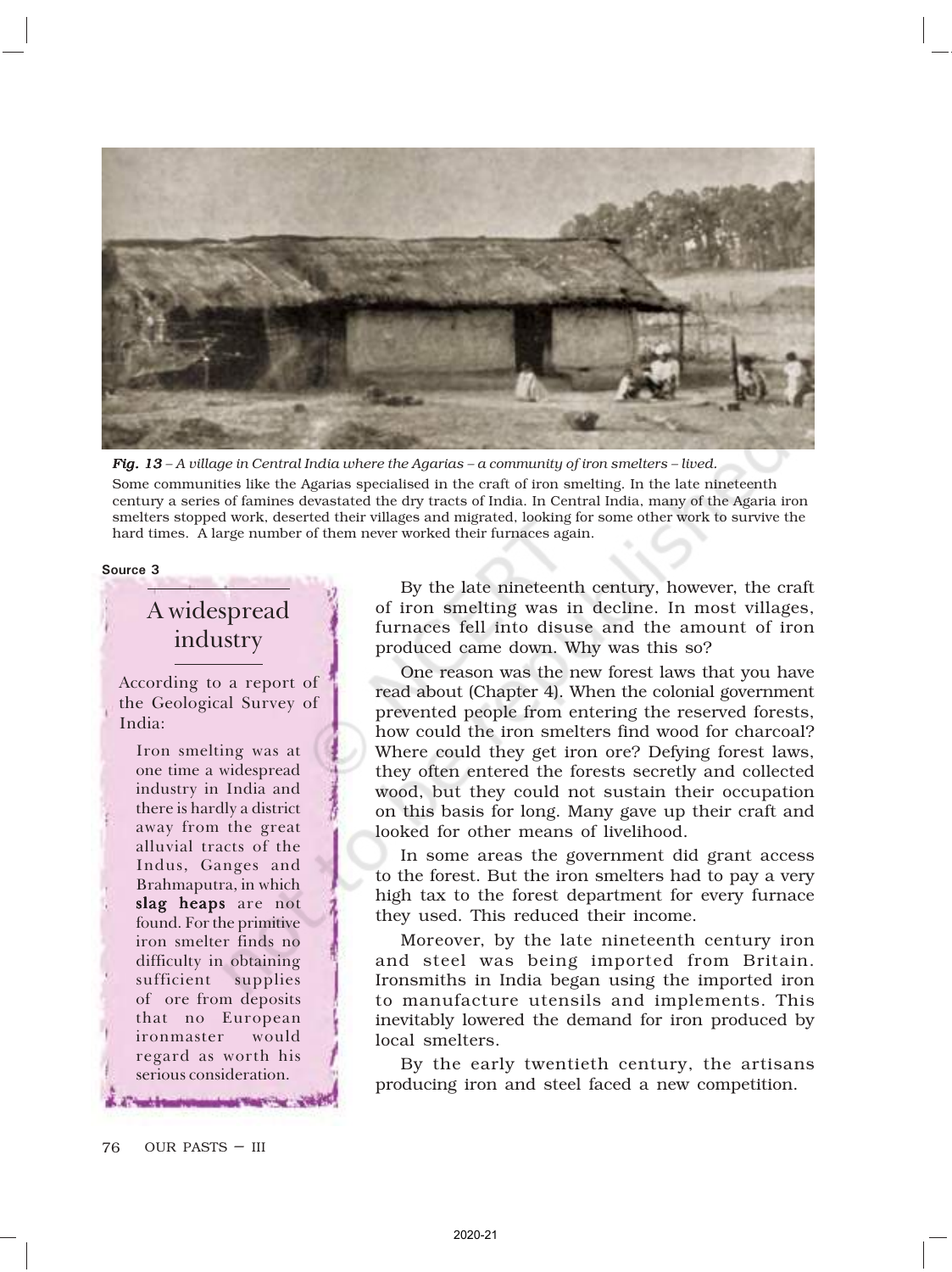### Iron and steel factories come up in India

The year was 1904. In the hot month of April, Charles Weld, an American geologist and Dorabji Tata, the eldest son of Jamsetji Tata, were travelling in Chhattisgarh in search of iron ore deposits. They had spent many months on a costly venture looking for sources of good iron ore to set up a modern iron and steel plant in India. Jamsetji Tata had decided to spend a large part of his fortune to build a big iron and steel industry in India. But this could not be done without identifying the source of fine quality iron ore.

One day, after travelling for many hours in the forests, Weld and Dorabji came upon a small village and found a group of men and women carrying basketloads of iron ore. These people were the Agarias. When asked where they had found the iron ore, the Agarias pointed to a hill in the distance. Weld and Dorabji reached the hill after an exhausting trek through dense forests. On exploring the hill the geologist declared that they had at last found what they had been looking for. Rajhara Hills had one of the finest ores in the world.

But there was a problem. The region was dry and water – necessary for running the factory – was not to be found nearby. The Tatas had to continue their search for a more suitable place to set up their factory. However, the Agarias helped in the discovery of a source of iron ore that would later supply the Bhilai Steel Plant.

A few years later a large area of forest was cleared on the banks of the river Subarnarekha to set up the factory and an industrial township – Jamshedpur. Here there was water near iron ore deposits. The Tata Iron and Steel Company (TISCO) that came up began producing steel in 1912.

TISCO was set up at an opportune time. All through the late nineteenth century, India was importing steel that was manufactured in Britain. Expansion of the railways in India

Slag heaps – The waste left when smelting metal

Fig. 14 – The Tata Iron *and Steel factory on the banks of the river Subarnarekha, 1940*



77 WEAVERS, IRON SMELTERS AND FACTORY OWNERS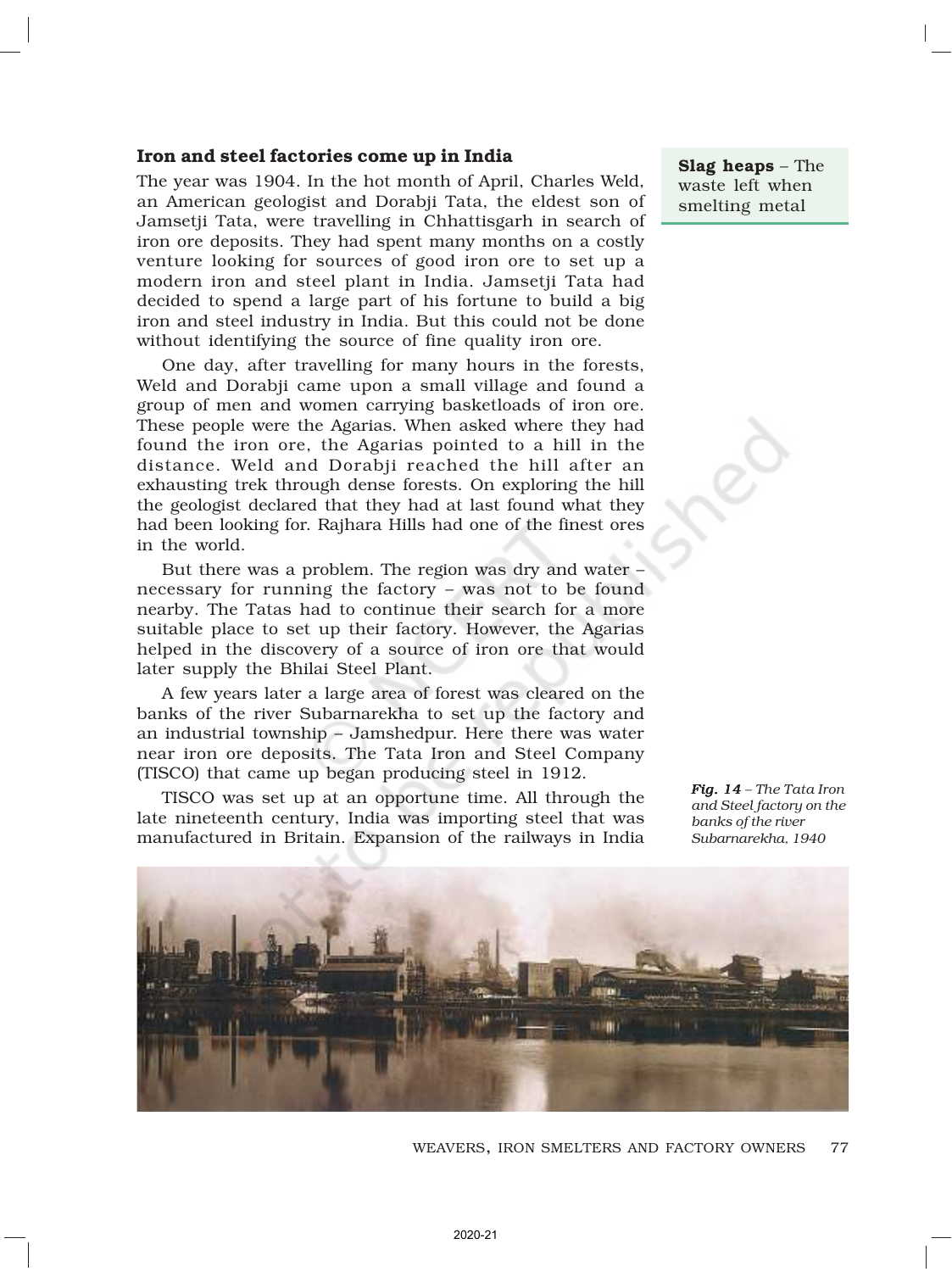#### *Fig. 15 Fig. – Expansion at the end of the war*

To meet the demands of the war, TISCO had to expand its capacity and extend the size of its factory. The programme of expansion continued after the war. Here you see new powerhouses and boiler houses being built in Jamshedpur in 1919.

had provided a huge market for rails that Britain produced. For a long while, British experts in the Indian Railways were unwilling to believe that good quality steel could be produced in India.

By the time TISCO was set up the situation was changing. In 1914 the First World War broke out. Steel produced in Britain now had to meet the demands of war in Europe. So imports of British steel into India declined dramatically and the Indian Railways turned to TISCO for supply of rails. As the war dragged on for several years, TISCO had to produce shells and carriage wheels for the war. By 1919 the colonial government was buying 90 per cent of the steel manufactured by TISCO. Over time TISCO became the biggest steel industry within the British empire.

In the case of iron and steel, as in the case of cotton textiles, industrial expansion occurred only when British imports into India declined and the market for Indian

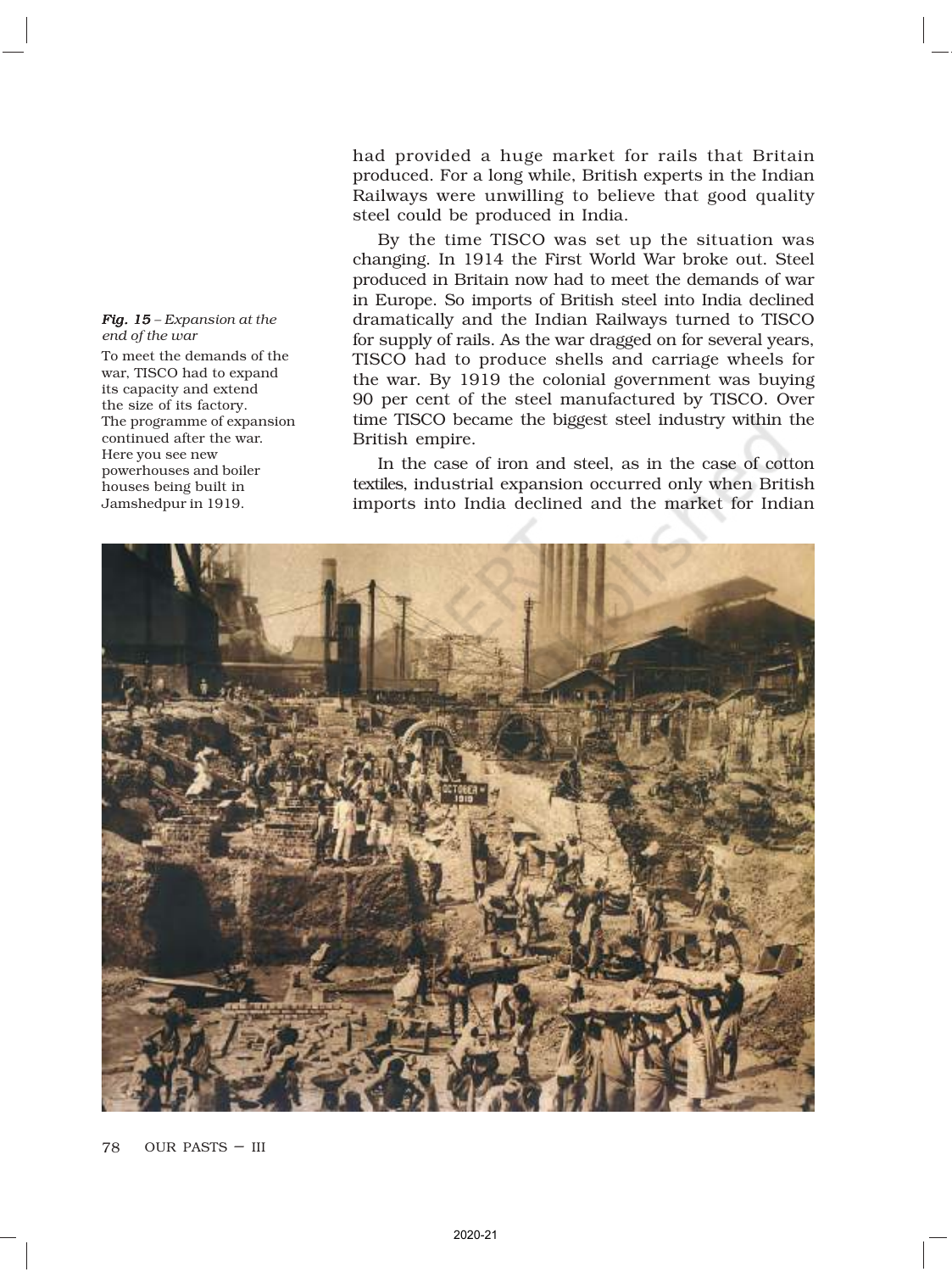industrial goods increased. This happened during the First World War and after. As the nationalist movement developed and the industrial class became stronger, the demand for government protection became louder. Struggling to retain its control over India, the British government had to concede many of these demands in the last decades of colonial rule.

### **ELSEWHERE**

## Early years of industrialisation in Japan

The history of industrialisation of Japan in the late nineteenth century presents a contrast to that of India. The colonial state in India, keen to expand the market for British goods, was unwilling to support Indian industrialists. In Japan, the state encouraged the growth of industries.

The Meiji regime, which assumed power in Japan in 1868, believed that Japan needed to industrialise in order to resist Western domination. So it initiated a series of measures to help industrialisation. Postal services, telegraph, railways, steam powered shipping were developed. The most advanced technology from the West was imported and adapted to the needs of Japan. Foreign experts were brought to train Japanese professionals. Industrialists were provided with generous loans for investment by banks set up the government. Large industries were first started by the government and then sold off at cheap rates to business families.

In India colonial domination created barriers to industrialisation. In Japan the fear of foreign conquest spurred industrialisation. But this also meant that the Japanese industrial development from the beginning was linked to military needs.

Let's recall

- 1. What kinds of cloth had a large market in Europe?
- 2. What is *jamdani* ?
- 3. What is *bandanna*?
- 4. Who are the Agaria?

Let's imagine

Imagine you are a textile weaver in latenineteenth-century India. Textiles produced in Indian factories are flooding the market. How would you have adjusted to the situation?